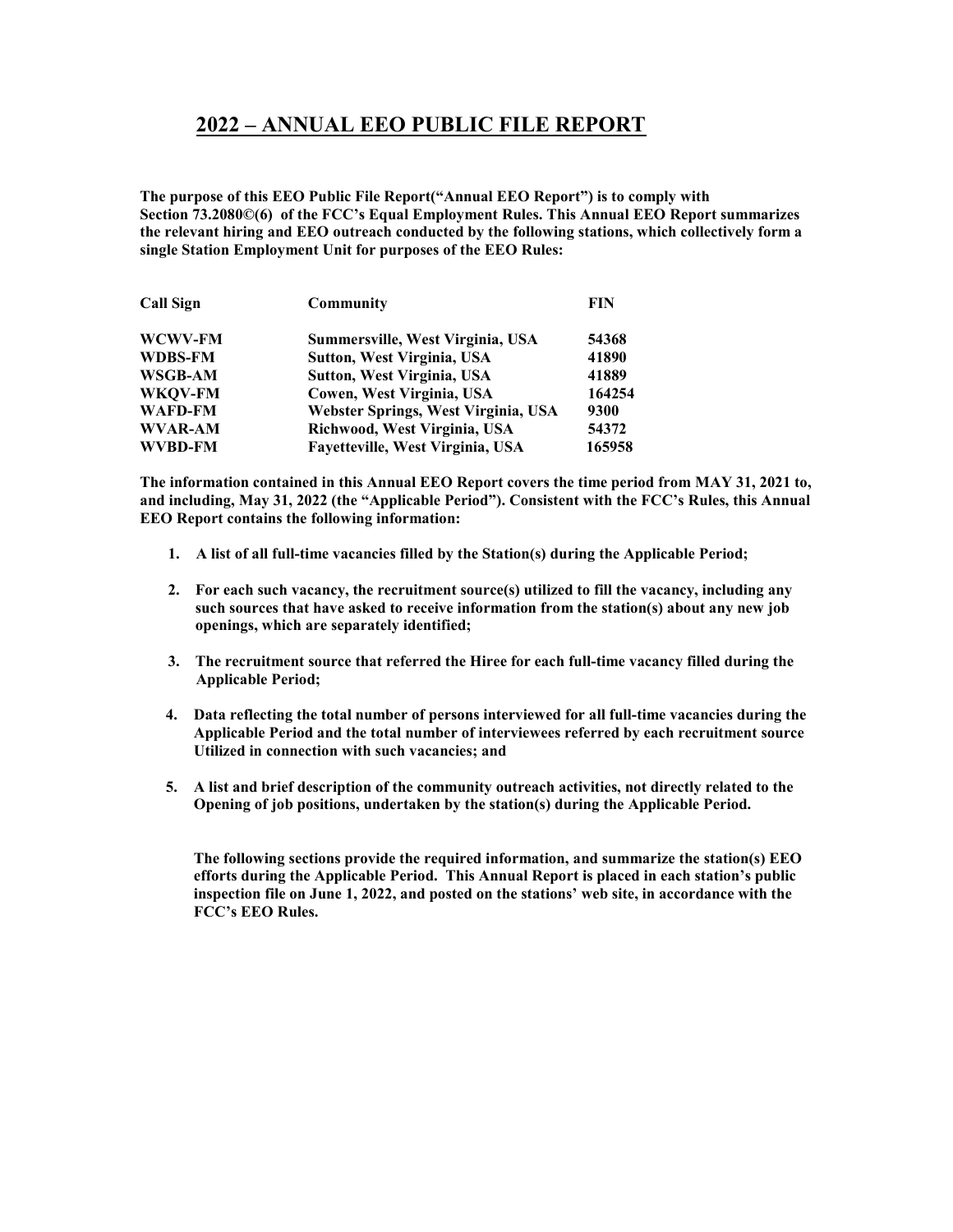Section 1: Full-Time Job Openings Filled During This Period

No Openings during this period

Time Period Covered: May 31, 2021 to May 31, 2022

Stations in Employment Unit: WCWV-FM, WDBS-FM, WSGB-AM, WKQV-FM WAFD-FM, WVAR-AM, WVBD-FM

Full-Time Positions Filled by Job Title and Date Filled Recruitment Source of Hiree

None during this period

Total Number of People Interviewed for All Job Positions:

0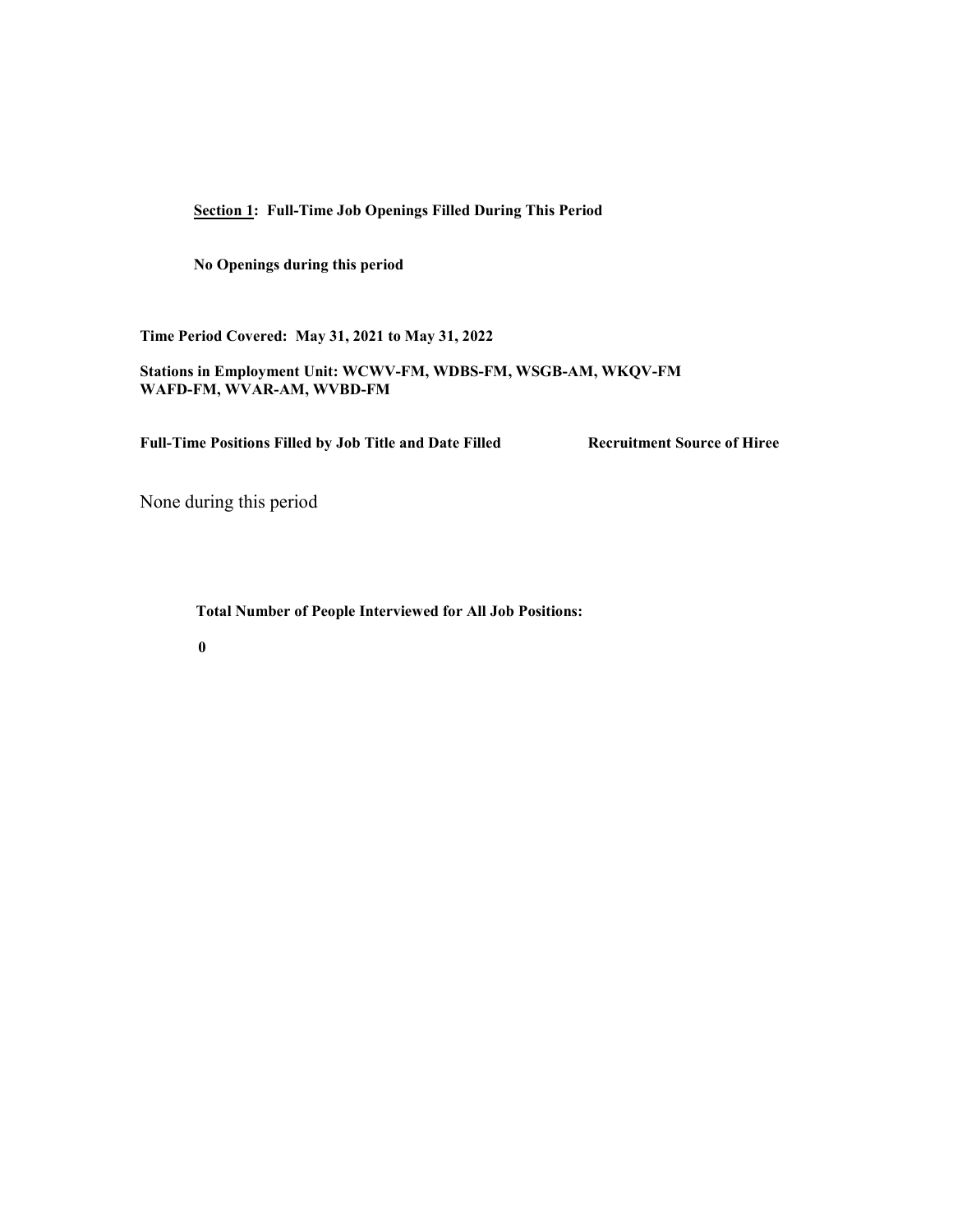## Section 2: Recruitment Sources

## Stations in Employment Unit: WCWV-FM, WDBS-FM, WSGB-AM, WKQV-FM WAFD-FM, WVAR-AM, WVBD-FM.

## Recruitment Sources used

Recruitment Source Total Number Full Time Positions for Telephone Number **Contact Person** Has Provided

 During This Period

(Name, Address,  $\begin{array}{ccc}\n\textbf{I} & \textbf{I} & \textbf{I} \\
\textbf{I} & \textbf{I} & \textbf{I} \\
\textbf{I} & \textbf{I}\n\end{array}$  (Name, Address,  $\begin{array}{ccc}\n\textbf{I} & \textbf{I} & \textbf{I} \\
\textbf{I} & \textbf{I} & \textbf{I} \\
\textbf{I} & \textbf{I}\n\end{array}$  and  $\begin{array}{ccc}\n\textbf{I} & \textbf{I} & \textbf{I} \\
\textbf{I} & \textbf{I$ 

Employee Referral (non-public information)

Former Employee Records / Recall (asked former employee if they would be interested in a full time position)

Summit Media Website (applicants who contacted Summit Media) from Company website 120 Main Street Sutton, WV 26601 1-304-765-7373